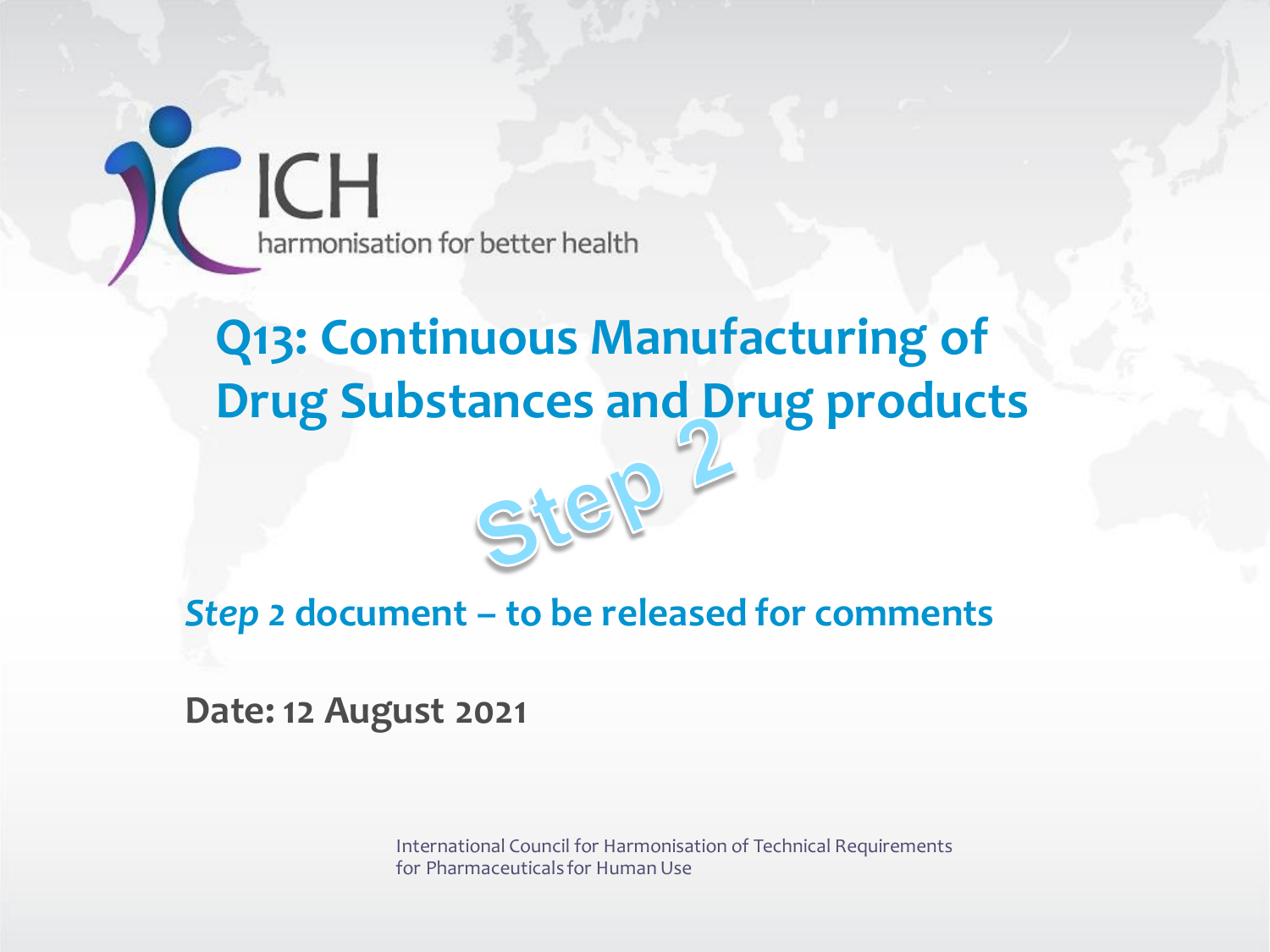

## **Legal Notice**

- This presentation is protected by copyright and may, with the exception of the ICH logo, be used, reproduced, incorporated into other works, adapted, modified, translated or distributed under a public license provided that ICH's copyright in the presentation is acknowledged at all times. In case of any adaption, modification or translation of the presentation, reasonable steps must be taken to clearly label, demarcate or otherwise identify that changes were made to or based on the original presentation. Any impression that the adaption, modification or translation of the original presentation is endorsed or sponsored by the ICH must be avoided.
- The presentation is provided "as is" without warranty of any kind. In no event shall the ICH or the authors of the original presentation be liable for any claim, damages or other liability arising from the use of the presentation.
- The above-mentioned permissions do not apply to content supplied by third parties. Therefore, for documents where the copyright vests in a third party, permission for reproduction must be obtained from this copyright holder.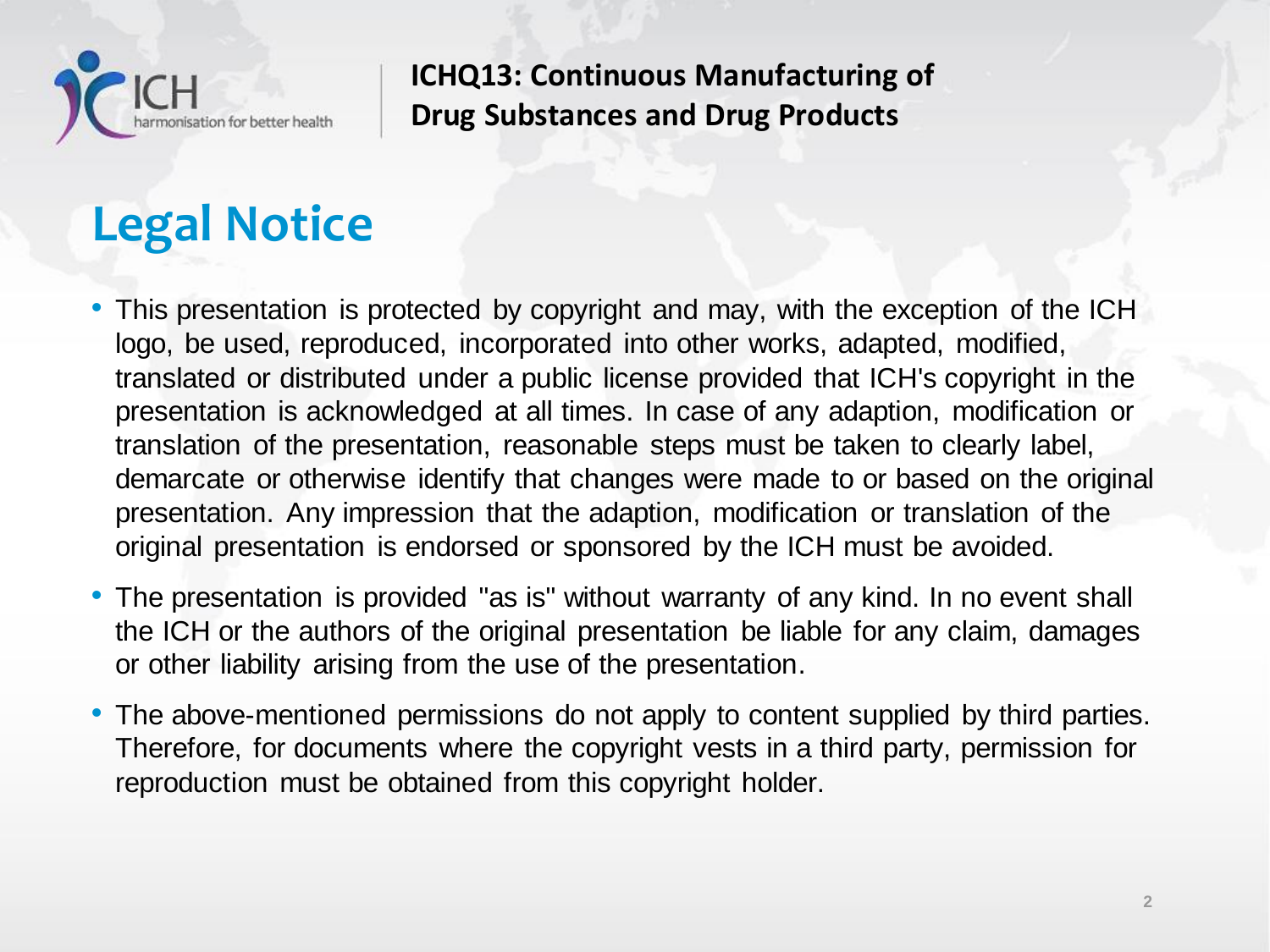

# **Background**

- This document has been signed off as a *Step 2* document (27 July 2021) to be issued by the ICH Regulatory Members for public consultation.
- This document was developed based on a Concept Paper (15 November 2018) and a Business Plan (15 November 2018).
- Anticipating finalization as a *Step 4* document to be implemented in the local regional regulatory system: November 2022.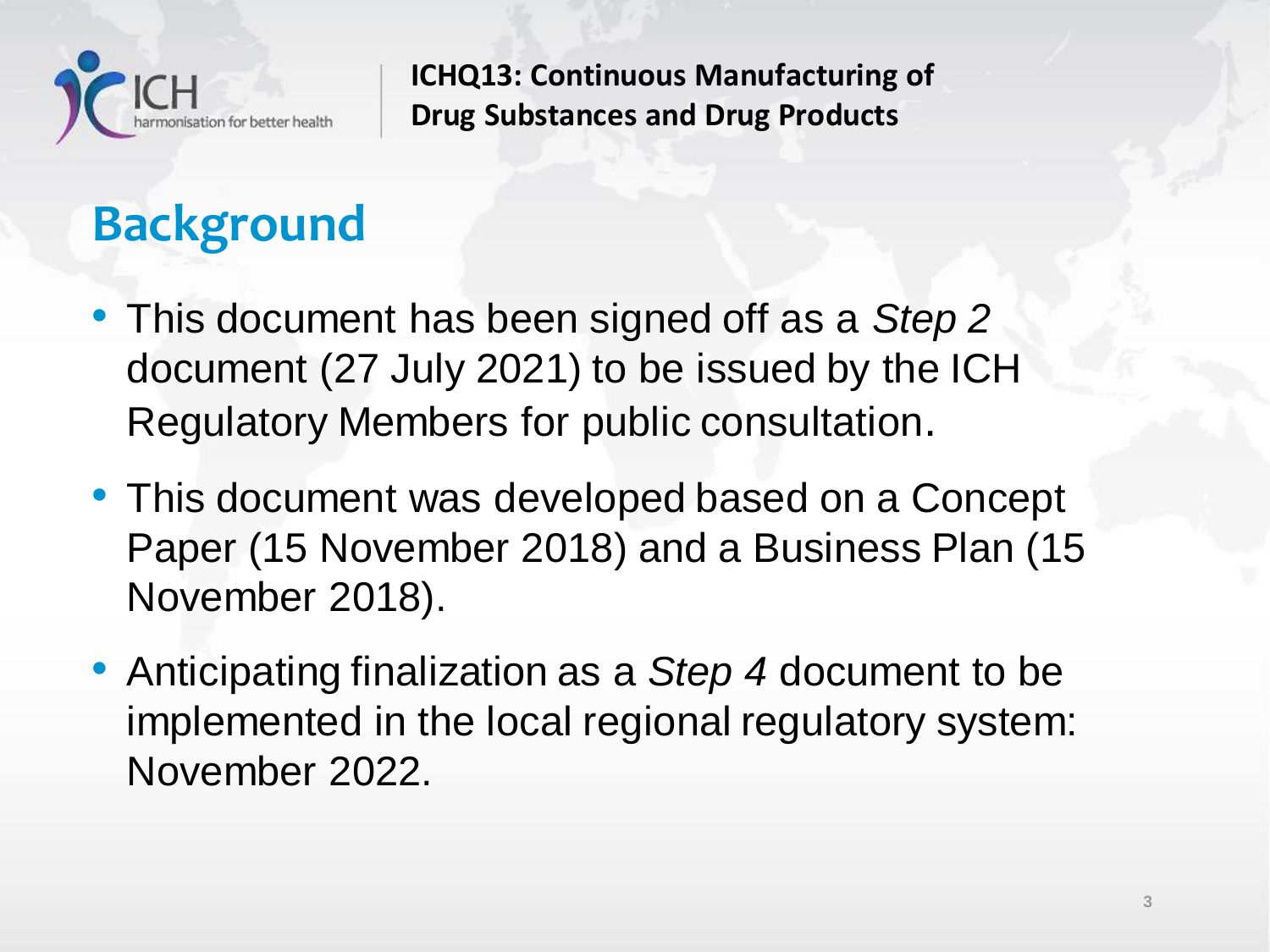

## **Key Principles**

- Continuous manufacturing (CM) involves the continuous feeding of input materials into, the transformation of inprocess materials within, and the concomitant removal of output materials from a manufacturing process.
- The Guideline:
	- Building on existing ICH Quality Guidelines, provides clarification on CM concepts, describes scientific approaches, and presents regulatory considerations specific to CM of drug substances and drug products.
	- Focuses on the integrated aspects of a CM system in which two or more unit operations are directly connected.
	- Describes scientific and regulatory considerations for the development, implementation, operation, and lifecycle management of CM.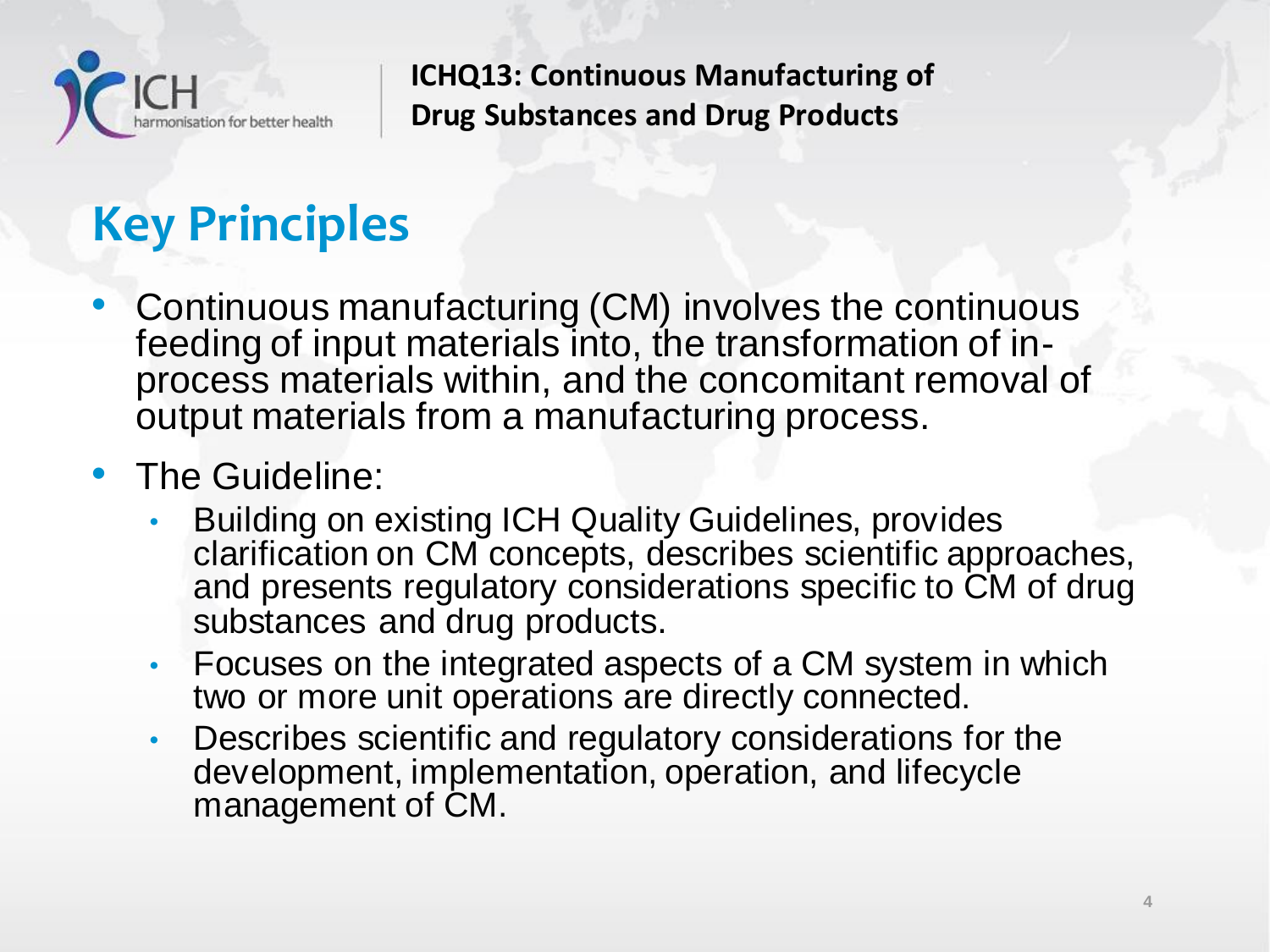

## **Guideline Objectives**

- Capture key scientific and regulatory considerations that promote harmonisation, including certain GMP elements specific to CM.
- Provide guidance to industry and regulatory agencies regarding regulatory expectations on the development, implementation, and assessment of CM technologies used in the manufacture of drug substances and drug products.
- Describe fundamental aspects of CM that are generally not specific to technology, dosage form, or molecule type within the main Guideline (Part I).
- Use Annexes (Part II) to augment the main Guideline by providing illustrative examples and considerations specific to certain modalities (e.g., chemical entities, therapeutic proteins), technologies, and production methods (e.g., integration of drug substance and drug product manufacturing).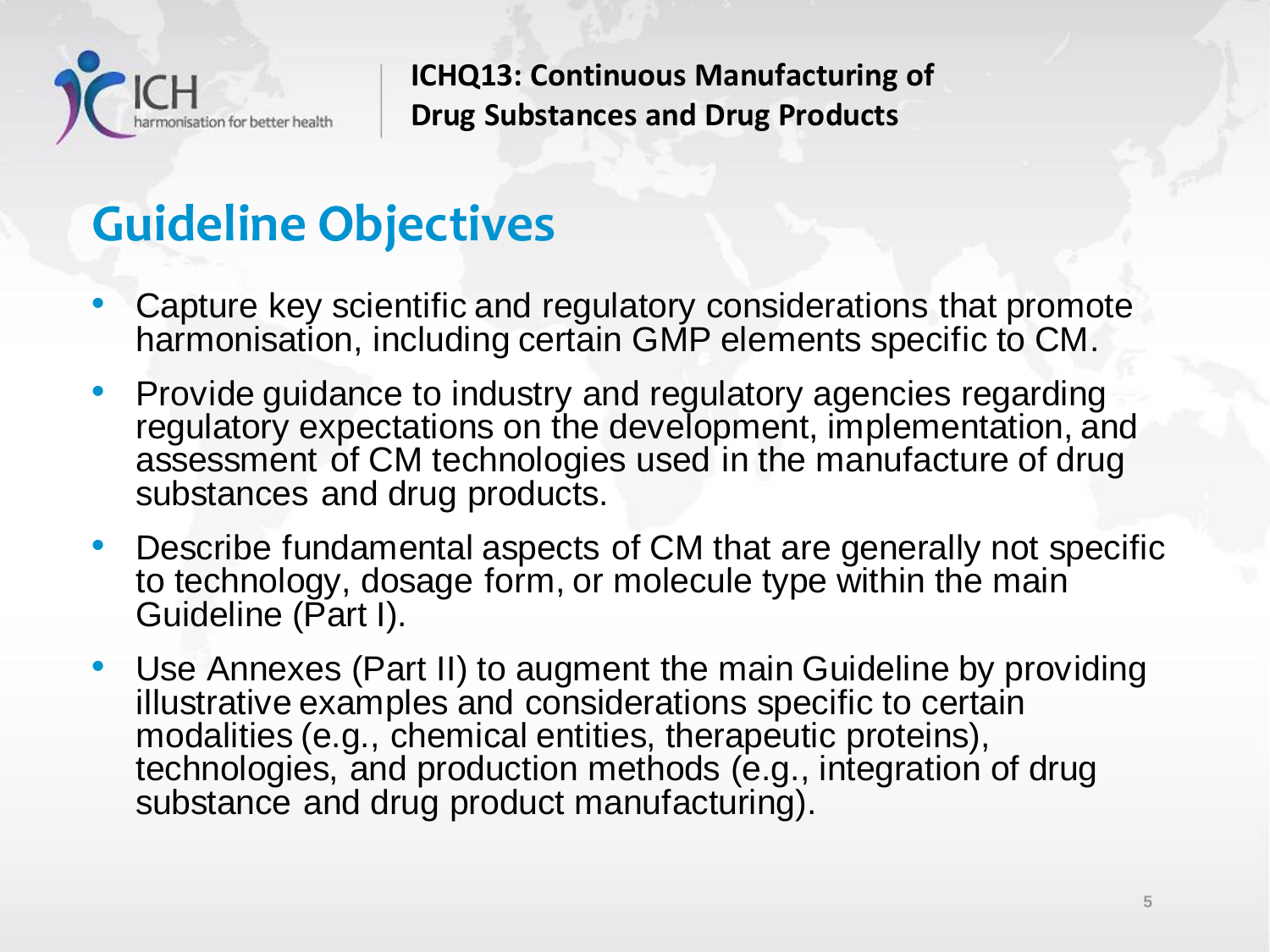

#### **Expected Benefits**

- Harmonise regulatory expectations for drug substance and drug product production using CM, which will increase the likelihood of its implementation by industry internationally. This will result in the following likely benefits:
	- Enable the development of new methods for production of medicines and increase access for patients.
	- Increase manufacturing options available to address public health needs.
	- Develop new approaches for the control of drug manufacturing to enhance assurance of quality.
	- Increase operator safety (process safety risk reductions) for manufacturing.
	- Reduce resource consumption (for example, materials) and waste generation by shrinking equipment and facility footprints.
	- Improve the robustness, efficiency, and capability of manufacturing processes.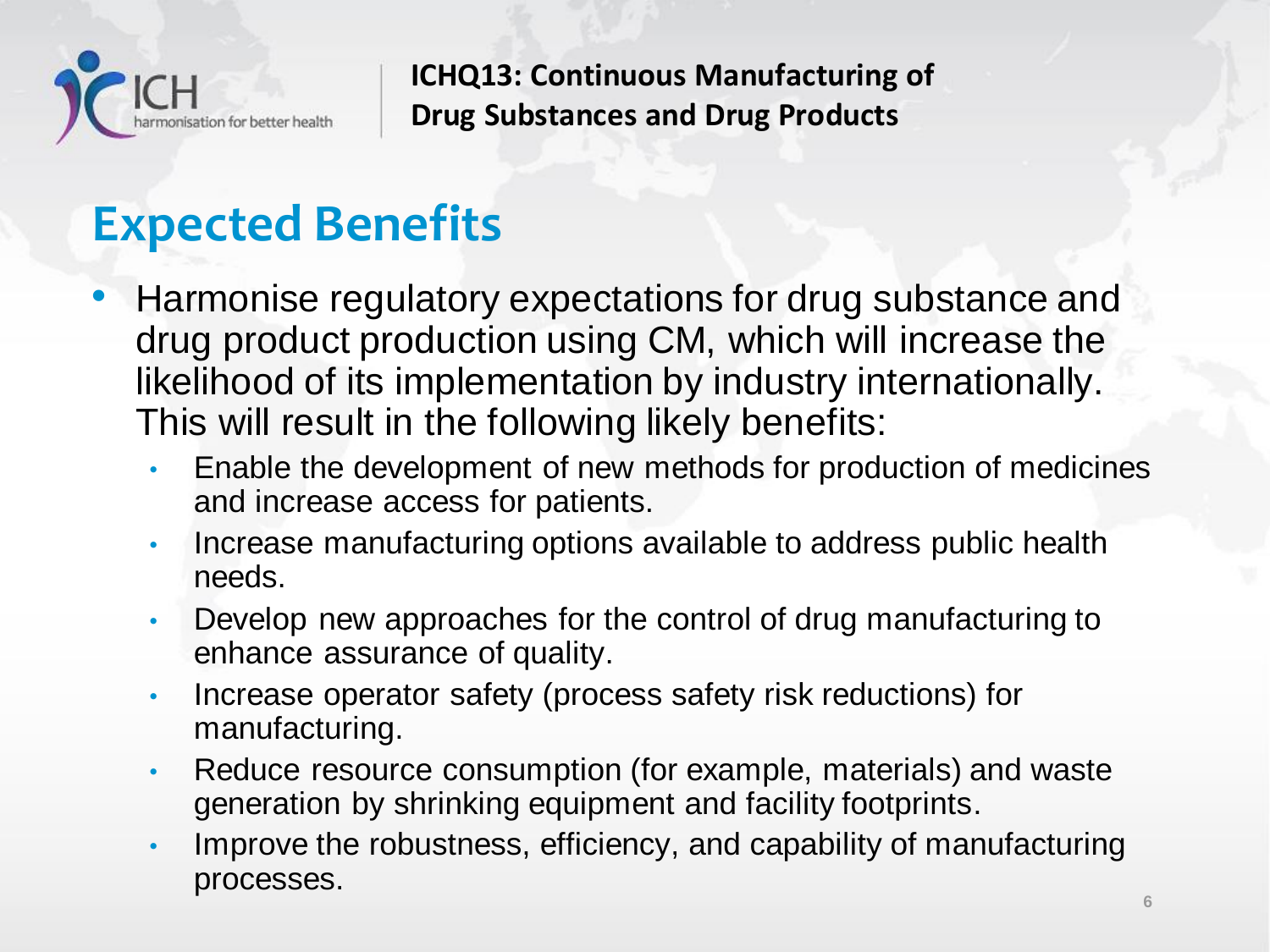

## **Table of Contents – Part I: Main Guideline**

- 1. Introduction
- 2. CM Concepts
- 3. Scientific Approaches
- 4. Regulatory Considerations
- 5. Glossary
- 6. References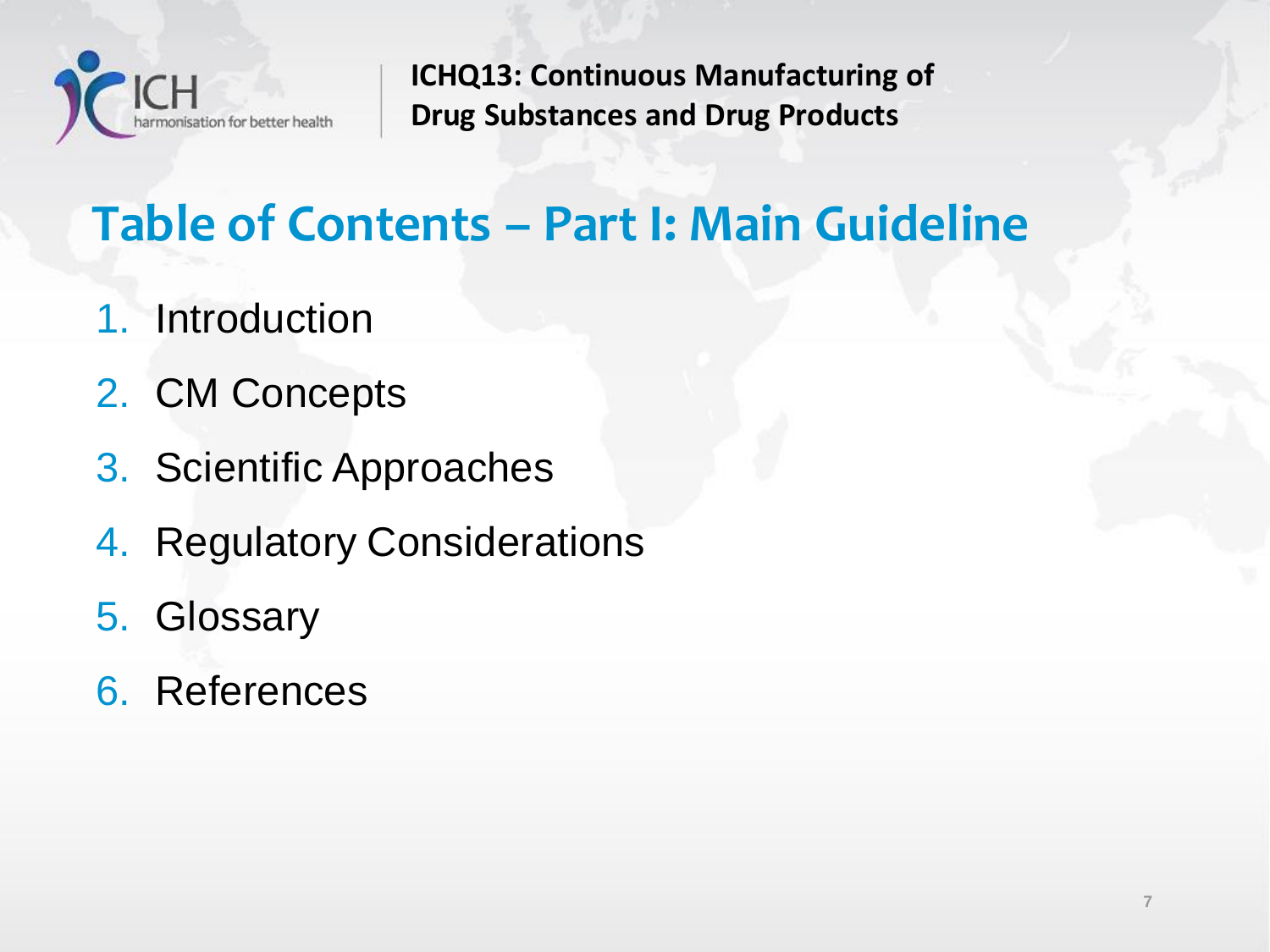

#### **Table of Contents – Part II: Annexes**

- Annex I CM of Drug Substances for Chemical Entities
- Annex II CM for Drug Products
- Annex III CM of Therapeutic Protein Drug Substances
- Annex IV Integrated Drug Substance and Drug Product CM
- Annex V Perspectives on Managing Disturbances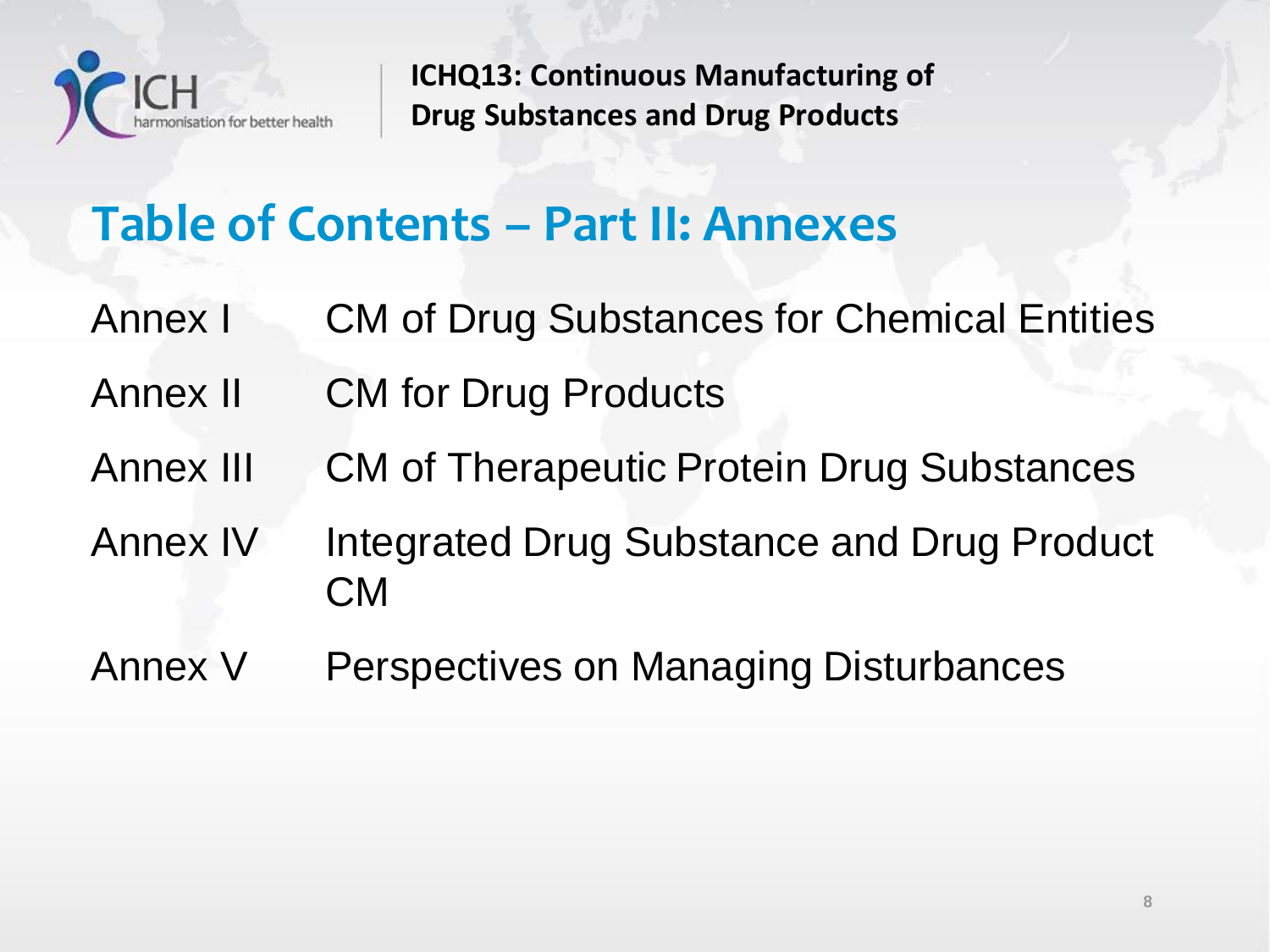

## **Section 1: Introduction**

- **Objective** 
	- Describes scientific and regulatory considerations for the development, implementation, operation, and lifecycle management of continuous manufacturing (CM).
	- Building on existing ICH Quality Guidelines, provides clarification on CM concepts, describes scientific approaches, and presents regulatory considerations specific to CM of drug substances and drug products.
- **Scope** 
	- Applies to CM of drug substances and drug products for chemical entities and therapeutic proteins.
	- Applies to CM for new products (e.g., new drugs, generic drugs, biosimilars) and the conversion of batch manufacturing to CM for existing products. The principles described in the  $\overline{Q}$ 13 Guideline may also apply to other biological/biotechnological entities.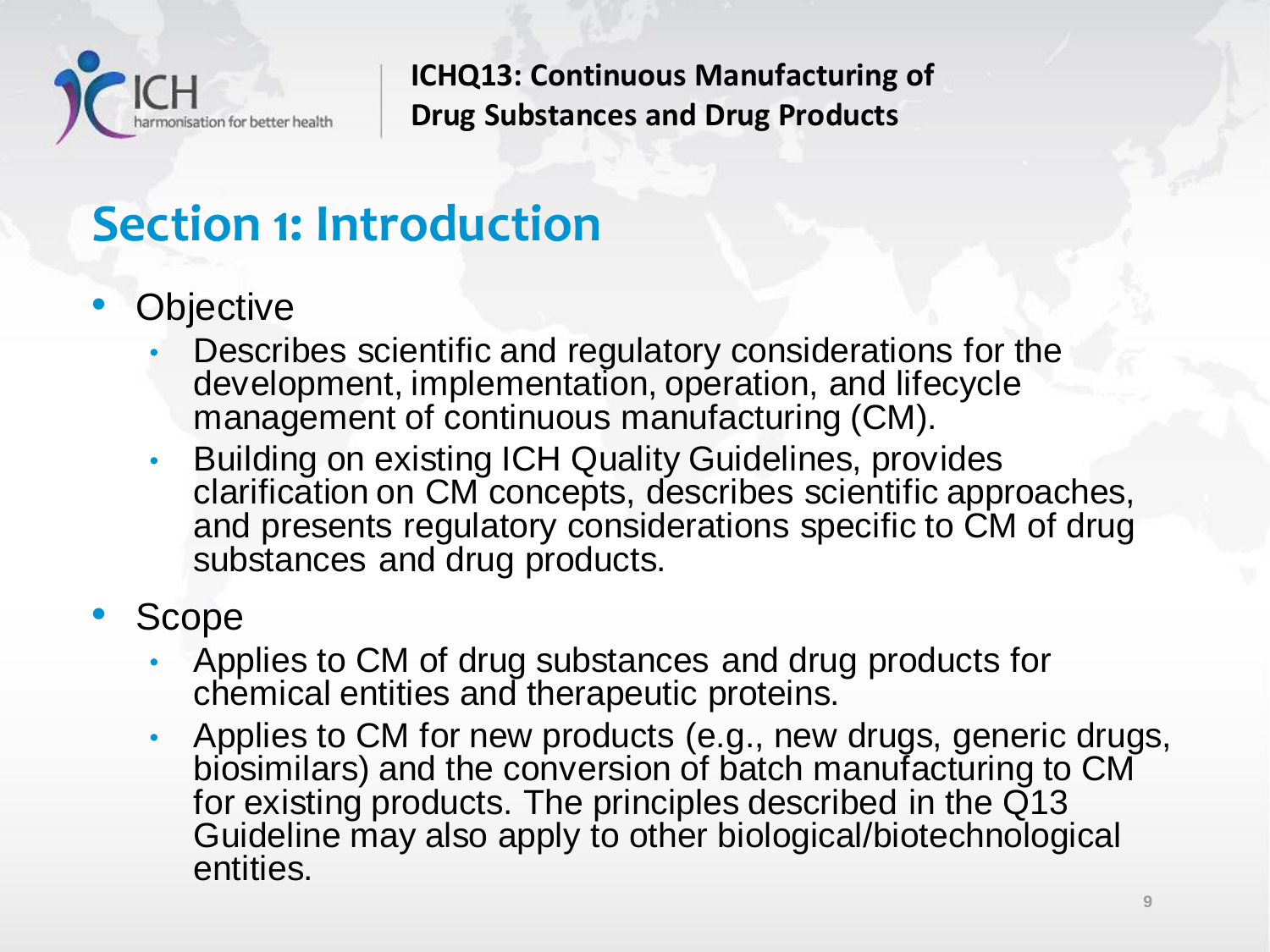

## **Section 2: CM Concepts**

- Different Modes of CM
	- CM can be applied to some or all unit operations in a manufacturing process.
- **Batch Definition** 
	- The ICH Q7 definition of a batch is applicable to all modes of CM, for both drug substances and drug products.
	- The size of a batch produced by CM can be defined in terms of quantity of output material, quantity of input material, and run time at a defined mass flow rate.
	- Other approaches to define batch size can also be considered, if scientifically justified based on the characteristics of the CM process.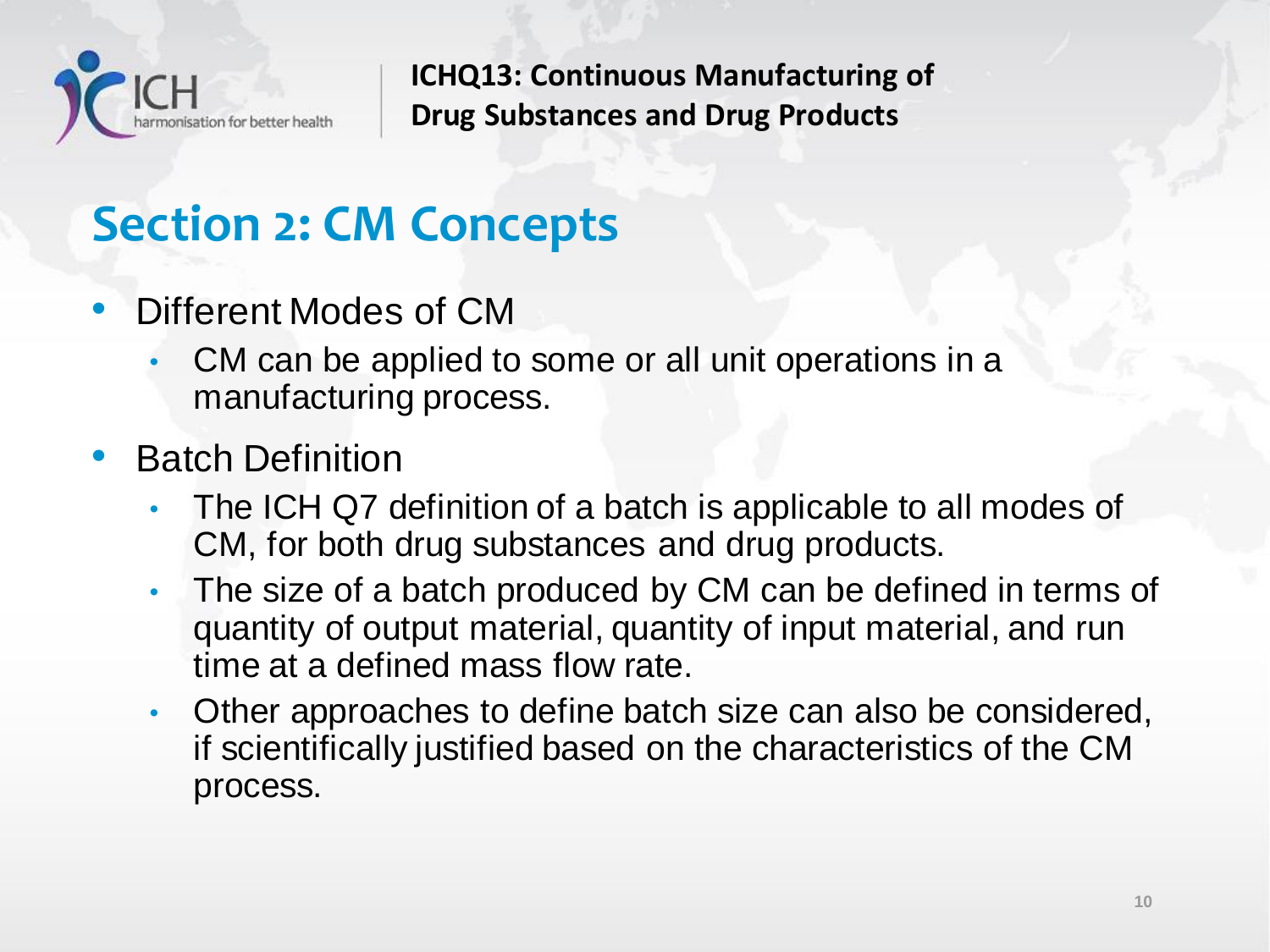

## **Section 3: Scientific Approaches**

- Control strategy
	- The development of a successful control strategy for CM is enabled by a holistic approach, considering aspects specific to CM including state of control, process dynamics, material characterisation and control, equipment design and system integration, process monitoring and control, material traceability and diversion, and process models.
- Changes in production output
	- Some common approaches to CM production changes are discussed. These include change in run time with no change to mass flow rates and equipment, increase mass flow rates with no change to overall run time and equipment, increase output through duplication of equipment (i.e., scale-out), and scale up by increasing equipment size/capacity.
- Continuous process verification
	- Continuous process verification is highlighted as an alternative approach for validating CM processes.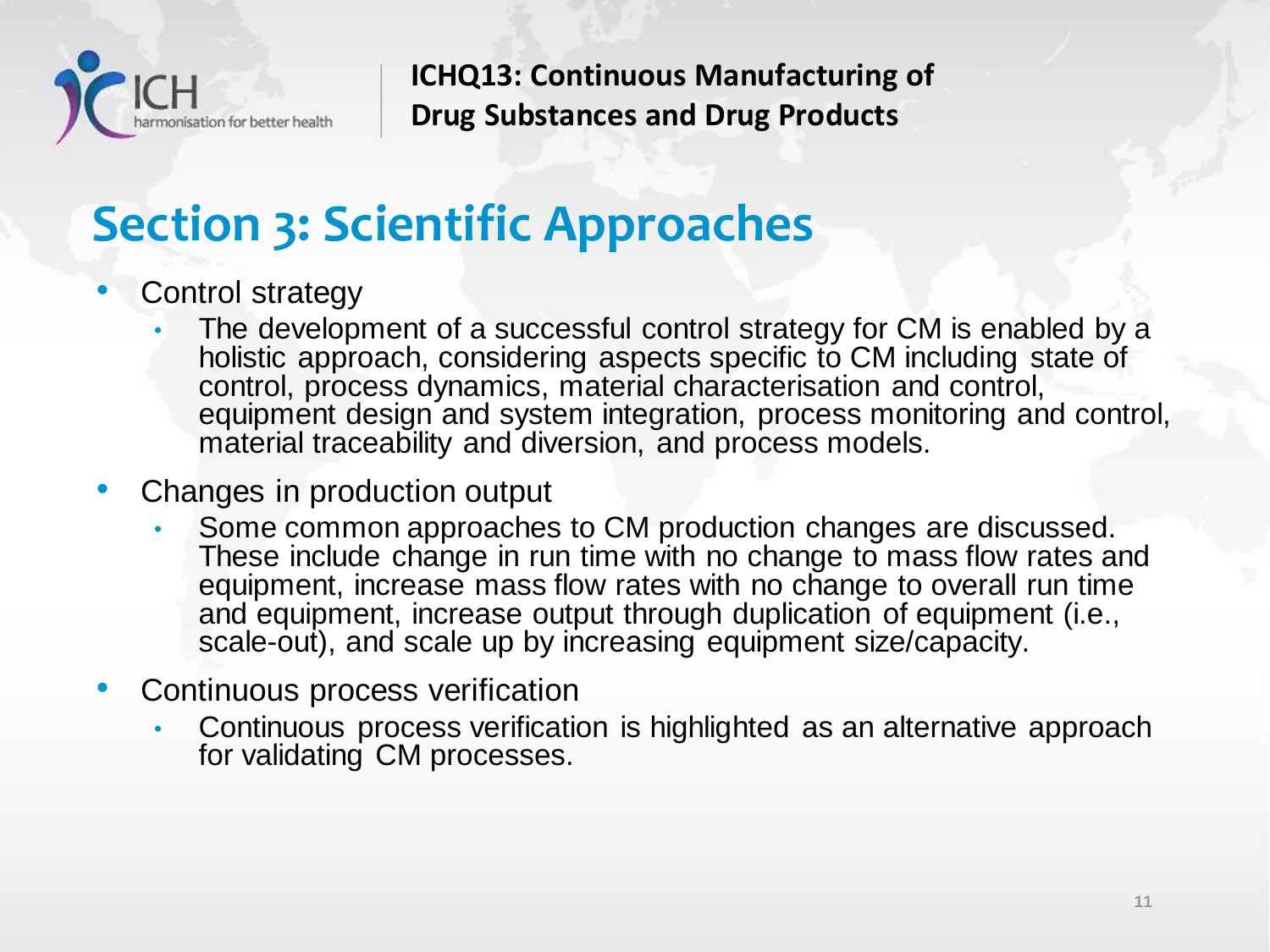

## **Section 4: Regulatory Considerations**

- The regulatory expectations with respect to marketing application, post-approval changes, site implementation, and pharmaceutical quality systems are provided by describing the important aspects below:
	- Process description
	- Control strategy (input material attributes, process monitoring and control, system operation, material diversion and collection, real time release testing, and equipment and system integration)
	- Batch description
	- Process models
	- Drug substance and drug product stability
	- Conversion of a batch process to CM
	- Process validation
	- Pharmaceutical quality system
	- Lifecycle management
	- Submission of CM-specific information in the CTD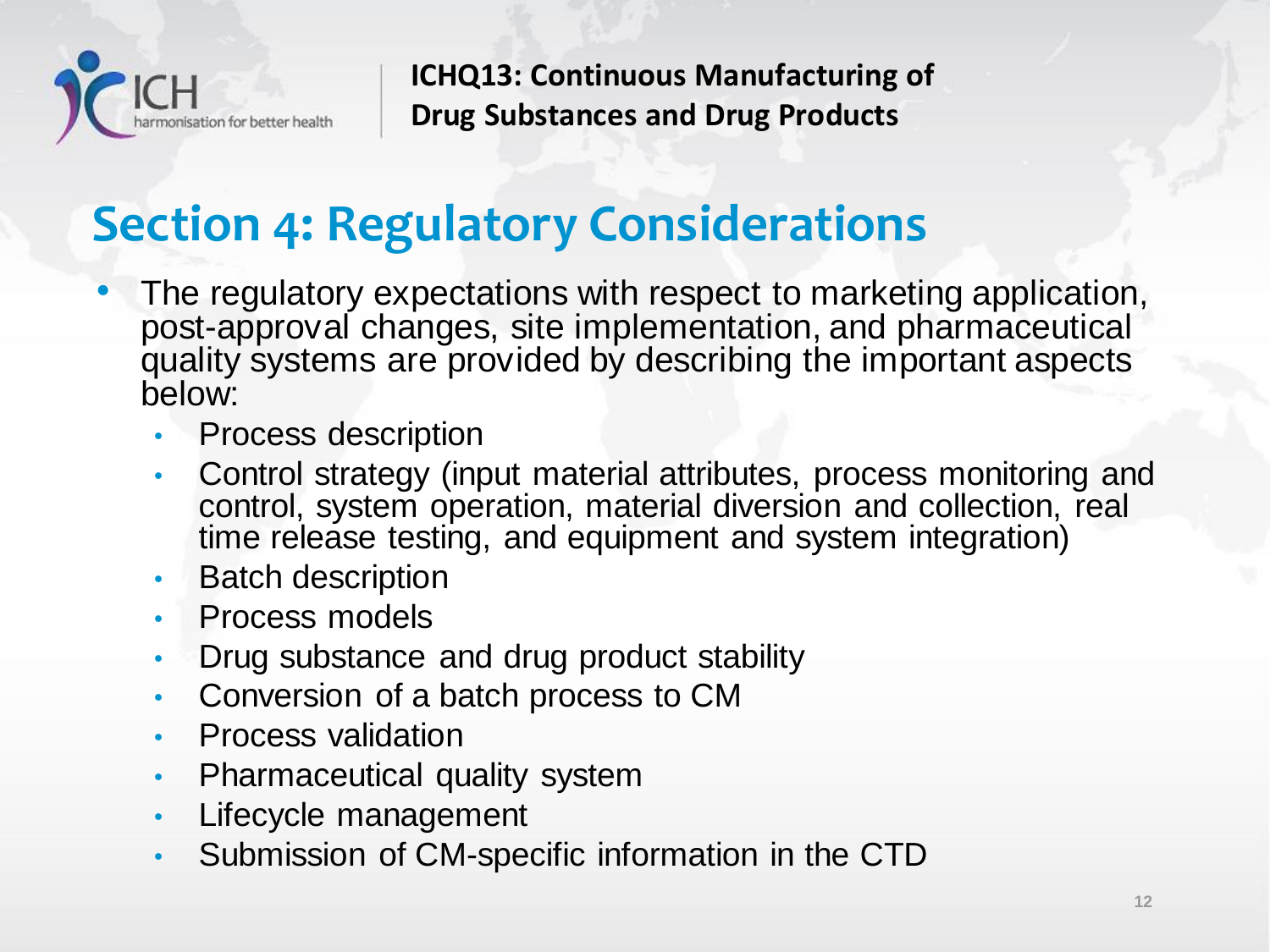

#### **Annexes**

- Annex I: CM of Drug Substances for Chemical Entities
	- Provides an example of an approach to implement CM of drug substances for chemical entities based on the scientific principles described in the main Guideline.
- Annex II: CM for Drug Products
	- Provides an example of an approach to implement CM for a solid dose drug product based on the scientific principles described in the main Guideline.
- Annex III: CM of Therapeutic Protein Drug Substances
	- Augments the main Guideline by providing additional considerations for therapeutic protein drug substances and drug substances used as intermediates for subsequent conjugation (e.g., pegylation).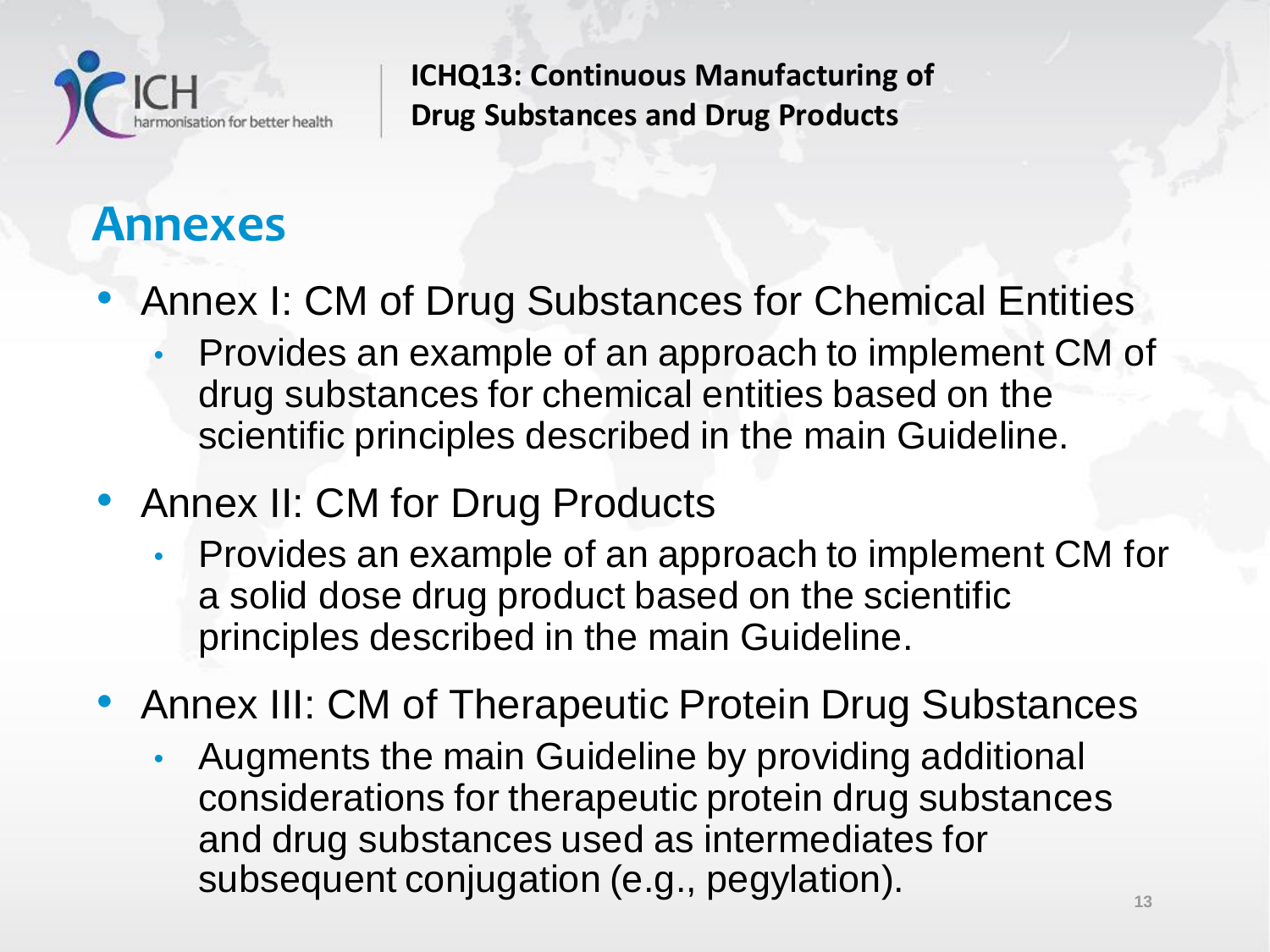

#### **Annexes**

- Annex IV: Integrated Drug Substance and Drug Product CM
	- Augments the main Guideline by providing additional considerations for the development and implementation of an integrated drug substance and drug product CM process using a small molecule tablet dosage form as an example.
- Annex V: Perspectives on Managing Disturbances
	- Describes examples of approaches for managing transient disturbances that may occur during CM.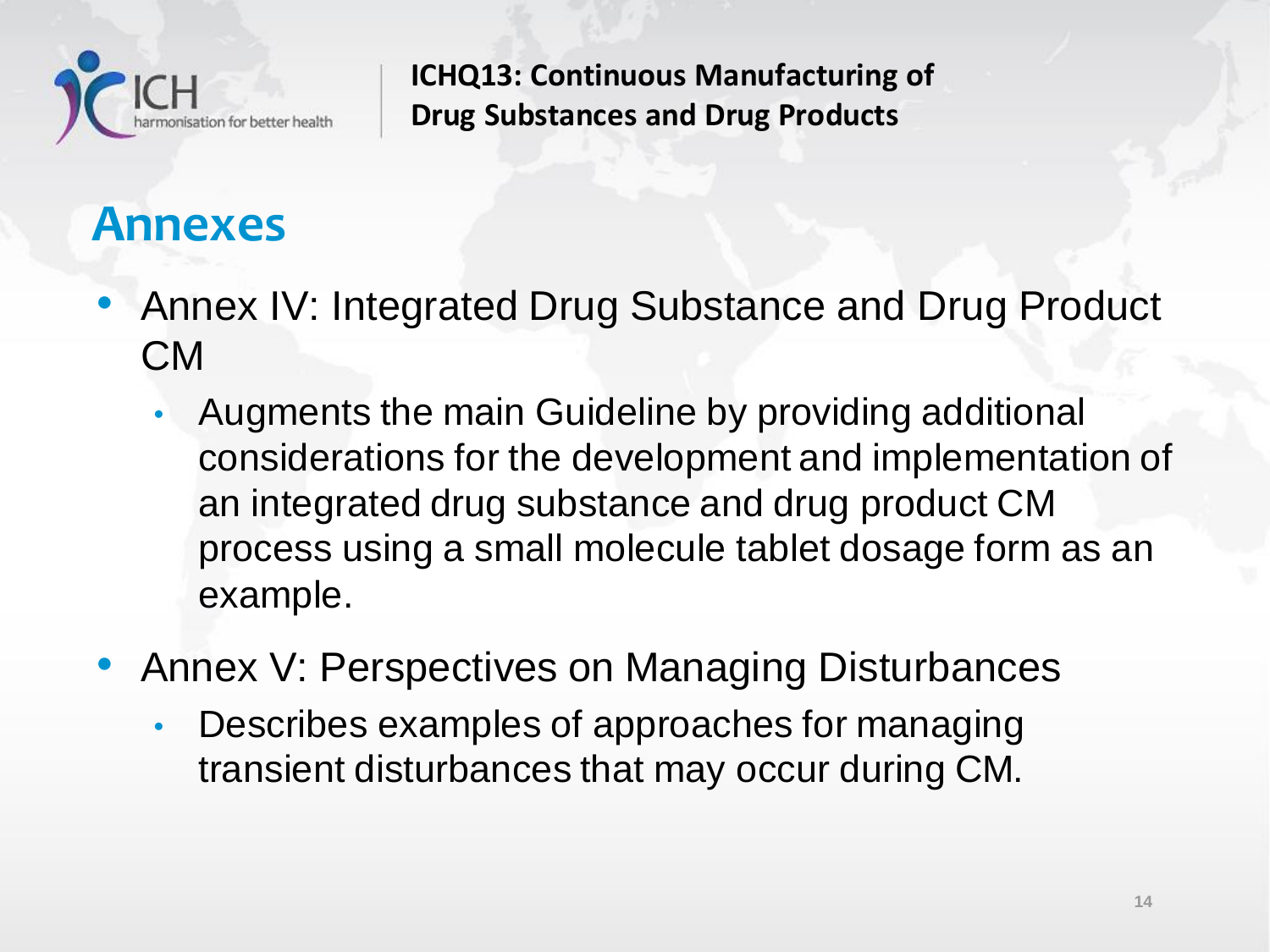

## **Other Considerations**

- The ICH Q13 Guideline should be applied in conjunction with other ICH "Q" Guidelines, including Q8–Q12.
- See Section 4 of the main Guideline for recommendations regarding the appropriate location for information to be submitted within a dossier.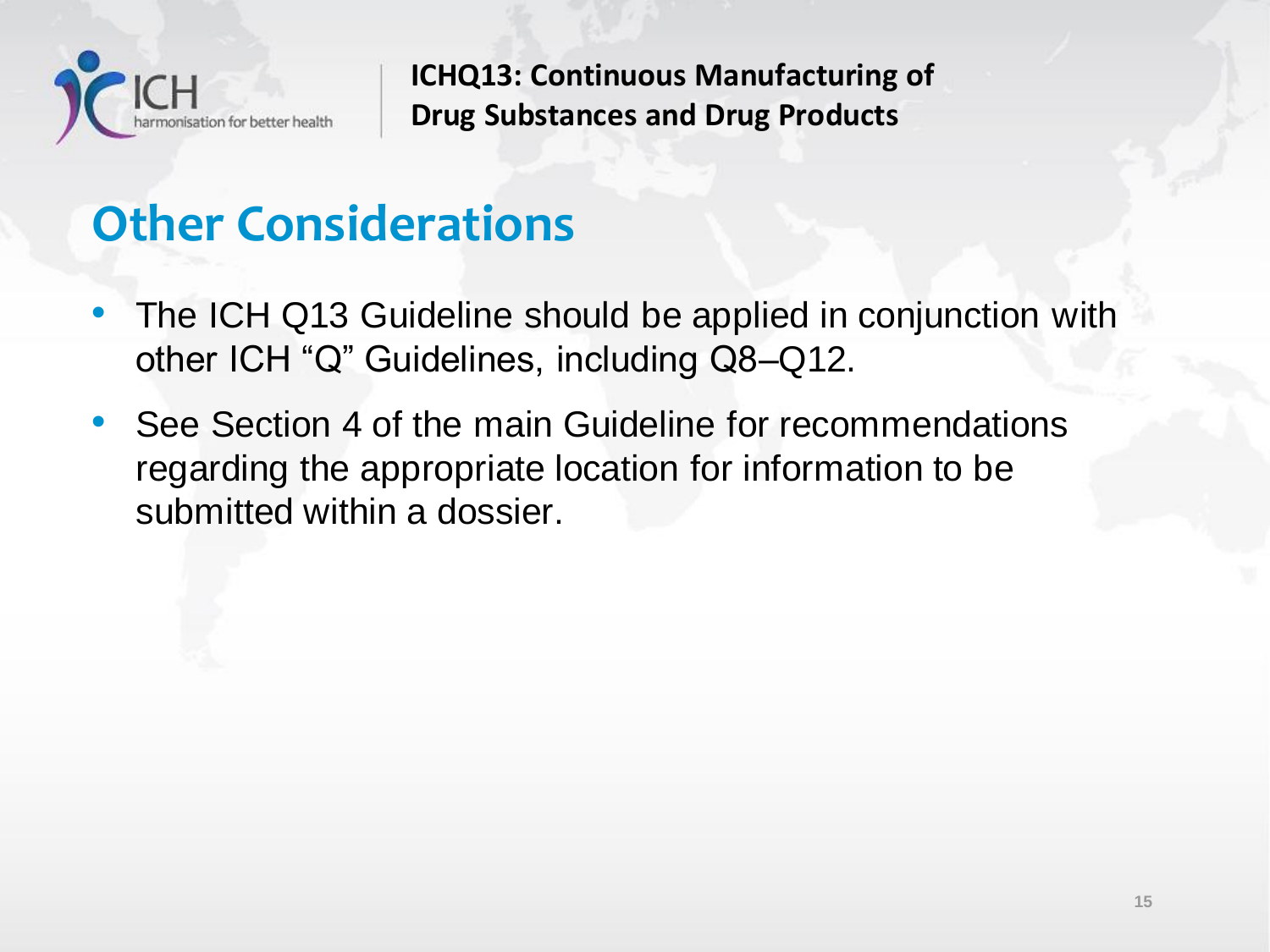

#### **Next Steps – Future Milestones**

| <b>Expected</b><br><b>Completion Date</b> | <b>Deliverable</b>                                                                                                        |
|-------------------------------------------|---------------------------------------------------------------------------------------------------------------------------|
| <b>July 2021</b>                          | Step 1 sign-off and Step 2 a/b endorsement<br>Initiate regional public consultation period<br>$\bullet$                   |
| November 2021                             | • Virtual Meeting to discuss training materials                                                                           |
| <b>June 2022</b>                          | <b>Face to Face Meeting</b><br>Review and resolve public comments<br>$\bullet$                                            |
| November 2022                             | <b>Face to Face Meeting</b><br>$\bullet$<br>Step 3 sign-off and Step 4 Adoption of final<br>$\bullet$<br><b>Guideline</b> |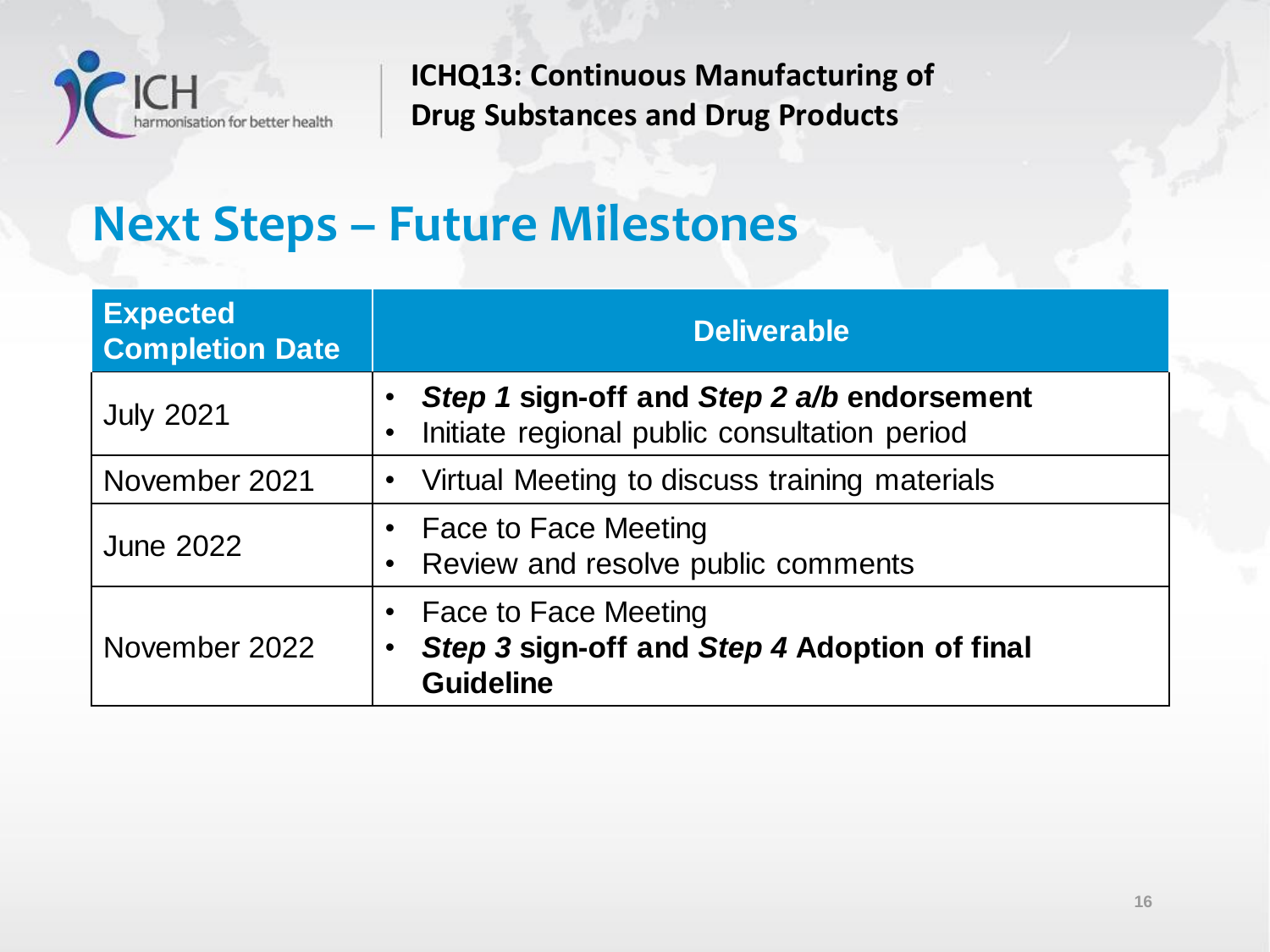

## **Conclusions**

• The ICH Q13 Guideline establishes harmonised scientific and technical requirements to fulfill regulatory expectations for the implementation and assessment of CM, thereby facilitating a wider adoption of CM technologies and improving access to medicines.

> International Council for Harmonisation of Technical Requirements for Pharmaceuticals for Human Use